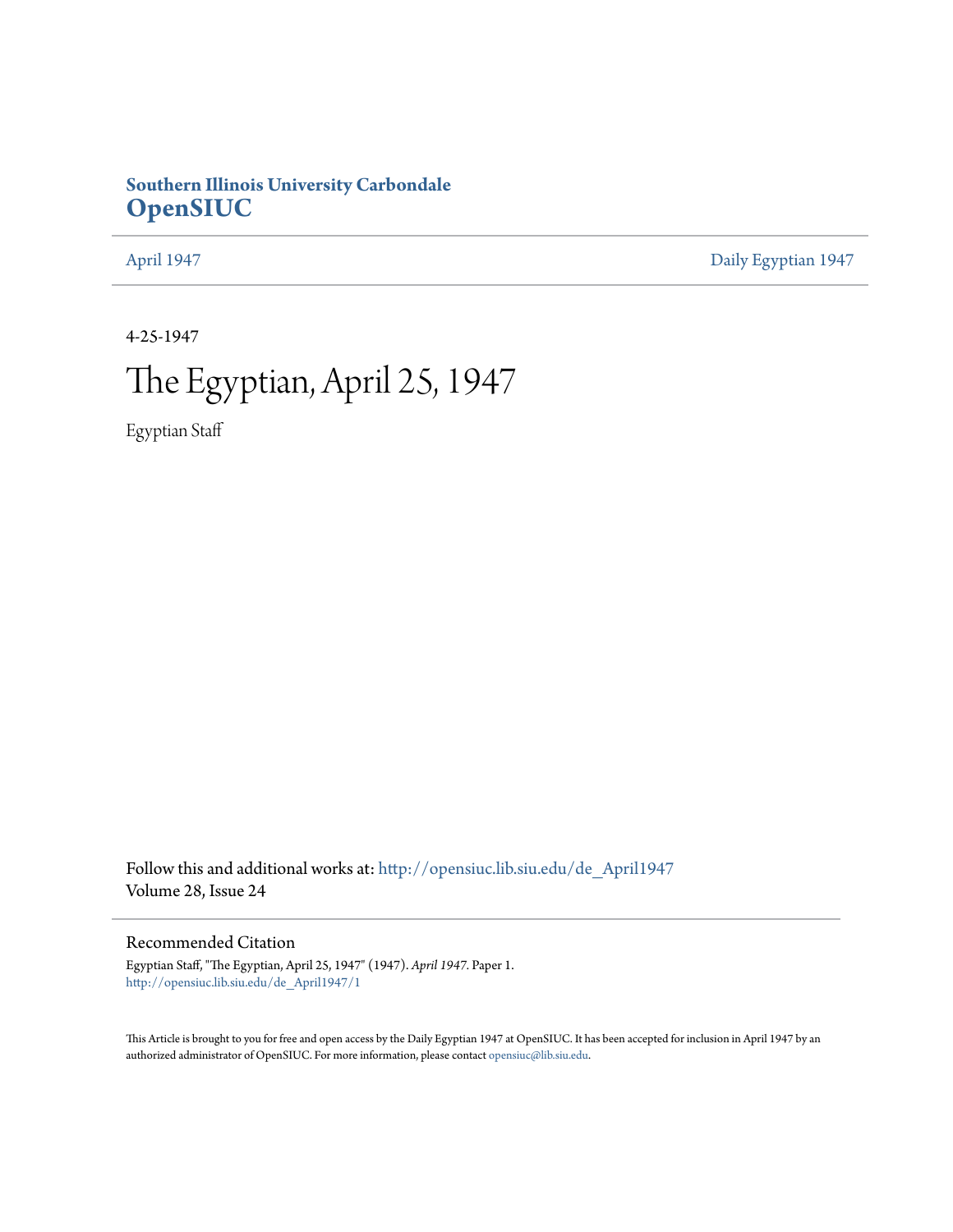

HIGH SCHOOL SENIORS ARRIVE TODAY Over 100 Expected for 'Hospitality **Illinois Supervisors Meet** A.A.U.P. In Favor of<br>Carter's Cafe for **Fulkerson Awarded** 

## On Southern Campus Today Wisconsin Research For First Time in 25 Years

ervis<mark>ors and dir</mark>ectors of instruction from all over<br>are gathering there at Southern today for their<br>neeting, their first session in Southern Illinois in

The group, expected to number about 75, will hold Friday sessions at the University, than will go to Giant y State Park to spend the night and Saturday morning, ording to Miss Mary  $\left|$ 

**From SINU Faculty** 

mayor of Carbondale

Next Tuesday the first faculty

He is John I

Wright

Next of history,<br>  $\begin{array}{ccc} \text{As} & \text{he} & \text{has} \\ \text{been} & \text{on} & \text{the} \\ \text{council of} & \text{com} \\ \text{missioner of} & \text{frame} \\ \text{name for} & \text{the} \\ \text{root} & \text{f} \end{array}$ 

nsvorshic marked, "the fact that

excellent co

Things that cannot stand the<br>publicity are not conduciv

....<br>Senator P. C. Criser

the name of the Universit

according to miss mary<br>Entsminger, associate pro-<br>fessor in the Allyn Training<br>School, who is in charge of **John I. Wright is First City Mayor** 

r. Eugene R. Fair, dean of th<br>niversity College of Education hear a group of songs by Allyn Sixth Grade Chorus

at the morning se B. L. Smith, superintend<br>schools at Oak Park, who on the "Handbook or n me<br>Develor  $\frac{1}{2}$ and m Development, and<br>d Kawin, guidance coun-<br>Glencoe, who will deliv-<br>dress on "Foundations of

he the Uni

enificant professiona Matthes, biano,

net trio from the Games and folk-

Elgin, will preside at the din

v of Illinois. suesk Superv 411inois<sup>1</sup> activities.<br>long term policies at government is the best put withhold nothing from the tienale

**000 IN CONTRACTS** NEW POWER PLANT

cts totalling \$1,400,000 SENATE BILL 13 PASSES<br>BY VOTE OF 35-3 sion of Architecture and ng giving the go-ahead Senate Rill No. 12

ectrical power plant and at accessories funds fo ady heen reles Dwight H. Green from th

LOST

.<br>Wersharn tengil, solid gold to: Hatts, 501 W

**Student Union** The American Association of **Week-end'**; Informal Dance In Women's S.I.N.U. cafeteria for a dinne meeting, Monday, April 21.

Ray Fulkerson, senior from C tula, has essently hear soleet. an Royageah, Ay

record as favoring the reter nominating committee

A.A.U.P. also

commendations to the Susce

serious consideration to th

sossibility of using Carter's Cafa Temporary student unio

The Augustine Coole is in a doctr

elected at the May

10<sub>ino</sub> hn Mayor. Dr. Danis the general report of

nce. The subjects whi Recital Next Week in Little Theatre Southern Hinois Normal Winniper Char Wadnadae

alculoud in the telephone Mass

State Normal be the euest speaker

enter the University of U. High Students Monopolize Awards

at Science Field Day University high school student-

exhibit:

which included eight

**Contractor** 

certifies

Southern Divi hold on this campas. Annd 19 concided sames six of the mathe

Helfer

babras

coment of Fulker

credit toward his grad

#### shall '46 Alumnus Heads New Art Syndicate

Edward Clark, an alumnus Carbondale recently establish d the Clark Enterprise Art Sv in New

szine art syndicate.

parent, Rev. and Mrs. W.<br>Clark of 520 E. Main St., Ca.

### THE UNIVERSITY TRIO

Southern's Little Symphony Presents

April 30 in the crathesia

and Dr. caller. Alloen

Concerts Feature

Community<br>, according to sociation, according to Mrs. W. A<br>Thalman, president of the organ izution.

'a>>e1, baritone.<br>niezzo->oprano: ony Orchestra, coi

Gym Tonight for all Students and Visitors A University-wide occasion, with full cooper

is and faculty in entertaining the visitors. Hospita Veek End is designed to show the seniors "the U. en Line<br>in Action

versity in ecton.<br>The delegates will spend the night Friday in University residence halls, will take their meals at the University carteria, will visit classes, will meet University carterial officials and student leaders. vill have conferences with

chairmen about Rose, Bill Price, work they want to take and Eddie Melvin, vocal numbe

party will be provided by the

Cassel usselt will speak. Dr. Henry the College of Vocation

nce Building

nick. Doretta Crider. ns. Lila

The storring committee

Alda Fiari

comp

Maroon Band will play at

 $_{\rm{enroll}}$ 

educations

Friday

in the University Auditorium. Speaker Marshall

ortmant

ciate pro throughout the

student life con

listors, and Anthony

history, curator of th

s can mingle with students at

tumblin

liss Crader dinner Friday night. s been composed of livering

six o'clock. The initiation cere nted with Bill Price as<br>f ceremonies, and will in-

eil he nerformed All members of Kapua erta Pi are urged to attend this

1947, at the cafeteria

chairman. Miss Gray.

UNIVERSITY IRRARY

'47-48' Community Symphony; Singers

ears ago by the Chi Delta *<u><u>fraternity</u>*</u></u>

This

re instructor at Souther

ducted by Fabien Sevitsky

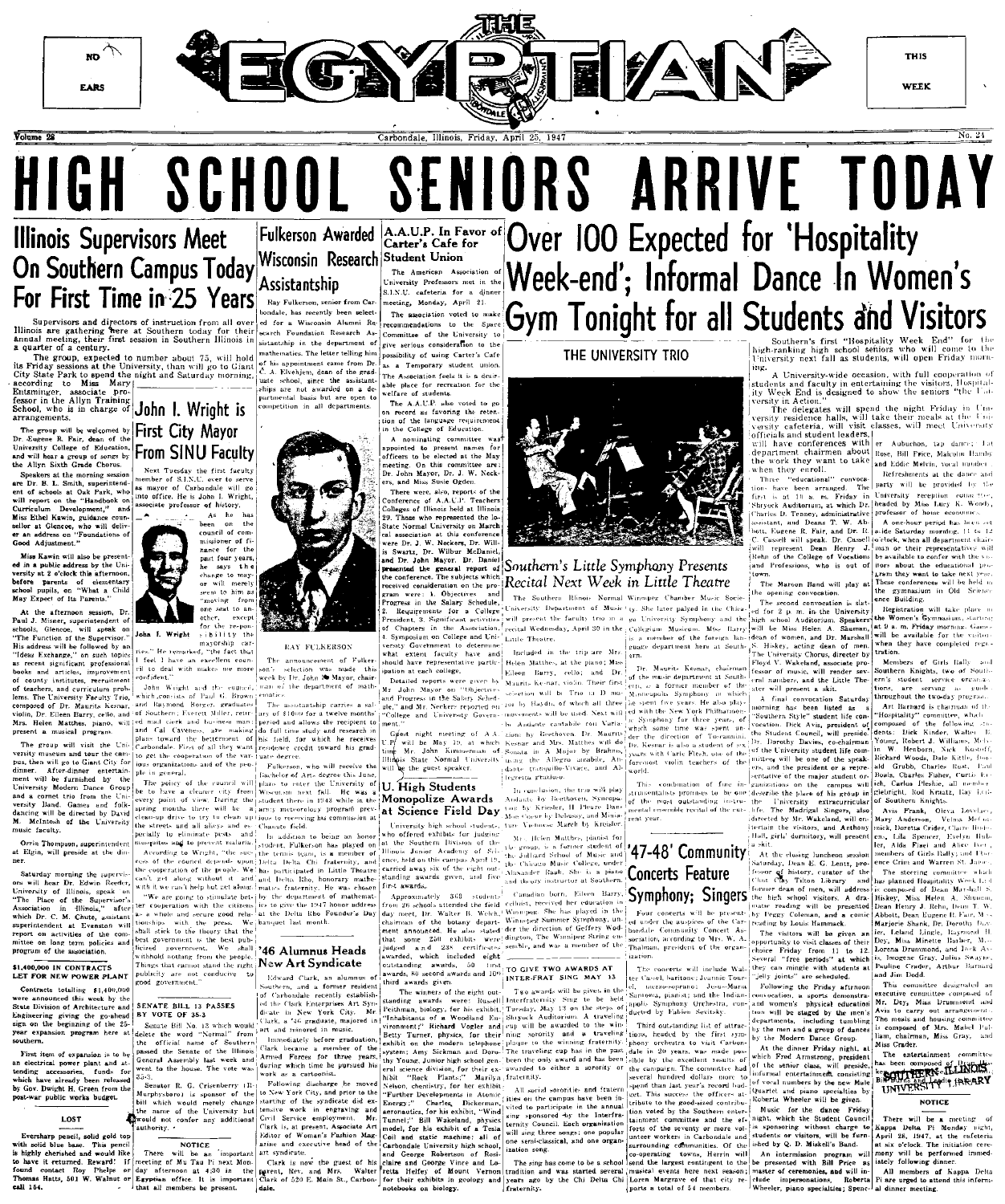#### Not Only 'Verdant', But... **LEEY STIAN!**

Published weekly throughout the school year, excepting holidays, the students of Southern Illinois Normal University at Carbon by the stude<br>dale. Illinois. Entered as second class matter in the Carbondale Post Office, under the Act of March 3, 1879.

Printed by the Herald, in Carbondale te Editor Associa.<br>Festure Cartoonists<br>
Photographers<br>
Business Memager<br>
Spruell, Wiley, Morris Byrl Sims, Bill Pleter<br>Jim Williams, Hewitt Curtis Dick Woods<br>John Russell Dr. Kenneth Van Lente<br>Robert A. Steffes<br>Frances Golding Sponsor<br>Secretary



The temperature in Carbondale was in the low for-<br>ties; there had been snow the day before in Champaign,<br>only 150 miles north; and it had threatened to strow here:<br>So what happened? We came to school last Monday morning to see employees of the physical plant, well wrapped<br>for the cold snap, out herding lawn mowers around the

For the content was "waiting for (some-<br>campus.<br>Tempus the weatherman was "waiting for (some-<br>one to make) a proclamation" of the arrival of spring.<br>Someone the suggested that Dr. Thomas F. Barton,<br>or one of the other mete

For those of you who ride the train home for the week end, we advise you to check at the ticket office for the new schedule of trains. With the addition of the new streamliner on the 1. C, the City of New Orleans, next th

The other trans. I may be well as the second of the control of the control of the **Eyptian** receives more attention than do the "ears." To answer this question with the **Eyptian** receives more attention than do the "ears.

So the security of the control of the control of the control of the control of the control of the control of the control of the control of the paper. The control of the paper."<br>
paper." Southern's Most Widely Read News las

In order to avoid confusion among those who do read in Ed. degree or equivalent; in the Egyptian, we feel that if we should chattly our policy is (including at east 2*b*) in a a bit—particularly in regard to editorials. A

Remember too, that daylight saving time will soon<br>go into effect in the cities, but the railroads will continue<br>to run on Central Standard Time.

to run on Central community cross-<br>community control of the action of the discovery of great importance was recently under<br>perimeters and which the thinks is the "musing limit"<br>between a pes and man. It is believed that t

We were told this week, among other things, that<br>the correct answer to the hearty, familiar greeting,<br>"Whatcha' say, Bud," is "The less said the better."

#### You Are The One!

**YOU ATE The One!**  $\frac{1}{2}$  is a spin and the set of the best distribution interaction in the set of the best distribution of the set of the set of the set of the set of the set of the set of the set of the set of the pr

For the campus are contributed by the CONNECT CASE.<br>
Not all of the prefty colors as a contributed by the campus co-eds. In fact nature herealt in the form of green grass, green than grows in length of the form of the prin

MeGaverni, puss in a radiant beauty.<br>  $\frac{1}{2}$  and  $\frac{1}{2}$  and  $\frac{1}{2}$  and  $\frac{1}{2}$  and  $\frac{1}{2}$  and  $\frac{1}{2}$  and  $\frac{1}{2}$  and  $\frac{1}{2}$  and  $\frac{1}{2}$  and  $\frac{1}{2}$  and  $\frac{1}{2}$  and  $\frac{1}{2}$  and  $\frac{1}{2}$  and

appearance of our campus is a decided as-<br>set for any institution. Many persons judge a. ordege by the calibre of its campus; and, many of our nost noted universities take undanned pride in the appearance of the version c

statement and if all of our last to love of how-<br>tow to any of them. Texas included.<br>Again, let us express our appreciation for the botany<br>department and if all of our departments could do as<br>well, we'd have nothing to com

## Letters to the Editor

#### Lawson and Fair Uphold Dropping Of Foreign Language Requirement

Dear Editor, Walter and the second the committee's the committee's and the committee's and the committee's second the committee's committee's committee's recommendation to joint the pass. Dr. Elinies of the commentation to commutes recommutation in the foreign language require<br>ment in the College of Education<br>we wish to point out several important facts. vestigation for the American<br>Council on Education, entitled To

Council on Education, estilled To-<br>
ward Improving Ph.D. Programs.<br>
On page 130 he says: "On nó as-<br>
peet of this subject was more elo-<br>
quages needed for the dottrate.<br>
Tuages needed for the dottrate.<br>
With few exception Would removal of the language

that the present requirement is<br>utterly meaningless and should<br>sither be made significant or abolshed."

lirection consistent with a nation Michigan, Minnesota, Ohio, India.<br>1961, India.<br>1961, The same is true of Stan.<br>1961, The same is true of Stan.<br>1961, Northwestern, New York<br>Columbia University, Colley of Columbia University, Bacton, Richards, Columbia Uni

Moreover, dropping language<br>as a requirement does not consti-Dear Editor as a requirement does not constitute the tragedy of dropping land<br>guage altogether. For those students who want it, it will be available.

Today the expert teacher nurbe trained in many of these spec alized skills:

anized skills:<br>The use of standardized tests<br>of intelligence, adjustment, apti-<br>tudes, and achievement; ....<br>implications Interpretation of

Subject-matter integration;<br>Use of cumulative records, case-

The Southern Parade By Daye Kenney

In one of the regularly featured columns of the Egyptian, recently, there has appeared some criticism of the the state administration presently in power-some suggestion that its highest executive was more than a little to

Let's not swallow such tripe.

THE EGYPTIAN

Fivately owned newspapers the country over, seized of the school. Mr. Marberry had upon the Centrality disaster and proceeded to make po- covered the campus with broutiful disaster and the person of the campus of expectiv

politics.—politics of the roughlest, most ellectric sort.<br>
The Egyptian is not a kept press, and never has been.  $\frac{\text{div} \times \text{div} \times \text{div}}{\text{div} \times \text{div} \times \text{div} \times \text{div} \times \text{div} \times \text{div} \times \text{div} \times \text{div} \times \text{div} \times \text{div} \times \text{div} \times \text{div} \times \text{$ 

But as it is privileged to print the truth, so it should<br>aveid the implication, the half-truth, the political muck<br>and mud and slime, the snarling and whining of the met-<br>ropolitan, bought-and-paid-for press.

Freedom is a precious thing, and freedom of the press<br>no less precious, Guarded, it may be kept; but abused,<br>it will surely be lost.

From the Egyptian mouth the grumblings of larger newspapers of known oplitical bias? Why should the expansion of the same of  $\alpha$  is surrender its pages to propaganda and its columns to stander when there is no need for i

Rumor has it that the friendly place we know as<br>"Carters" is going to be made into offices for the facul-<br>It this summer. As one student said we will be taking<br>Sociology instead of Carterology there next fall.

Browns in the building is made into offices, it will have to the partitional of I. Why couldn't the school take over one of the everal residential homes it own to use for faculty by space? No partitioning would have to be use and enjoy as they have for our or a decade. If use means<br>ownership, as some philosopher said, Carters' belongs to<br>the student body as completely as anything ever could,<br>and shouldn't be taken from them.

And someoned the possible for a campus organization of the possible for a campus organization, say the Southern Kinghts, to run it, and to turn and all profits over to the Student Union building fund? We need the Union ba shed."<br>
Chould Southern's College of<br>
Chouch then retain what<br>
involuts to an undergraduate<br>
thardle" for many prospective<br>
eachers, or should it move in a  $\frac{1}{2}$   $\frac{1}{2}$   $\frac{1}{2}$   $\frac{1}{2}$   $\frac{1}{2}$   $\frac{1}{2}$   $\frac{1}{2}$   $\frac{1}{2}$ 

received a summary with a such<br>ride trend. Is the dropping of such<br>a blanket requirement a "lowering ide trend, is the dropping of such<br>  $\frac{1}{2}$  is the statement and lead to the statement and closed of statement and closed of statement and control of statement of the statement of the statement of the statement of the s No hackward step, the Curric-<br>ulum Committee's recommendation<br>is in keeping with urgent demands<br>for better teacher preparation.

....Looking Elsewhere....

with June Fulkerson

Sincerely yours,<br>Miss Helen Narber,

.....<br>×ecretary

AN UNDOUBTEDLY AND WELL LEAVE IN THE REAL PROPERTY IS A SURFAINTED IN THE RANGE IN THE RANGE IN THE RANGE IN THE RANGE IN THE RANGE IN THE RANGE IN THE RANGE IN THE RANGE IN THE RANGE IN THE RANGE IN THE RANGE IN THE RANG

Carbondale Billiard NO COLLEGE Parlor

> SNOOKER AND **POCKET BILLIARDS** good place to have recreation BILLY GRAY, Proprietor<sup>X\*</sup> 205 N. Illipois

NOTICE

SI MORGAN WILL NO LONGER SOLICIT CLEAN-ING FOR NU-WAY CLEANERS.



FRIDAY, APRIL 25, 1947 <u>MARLOW'S</u> It Doesn't Either Sphinx **By Rod Krastz** 

(Translated from the original Tonight and Saturday English by Walter B. Young) Cont Sa Last night I had a beautiful

When I woke up and found it

When I wide up and found it when the way matters cover. Then I aperture cover it is considered as several minutes trying to this how cleared American bisks could be the particle of the particle of the particle bisks of th

all we can do is dream of the day

when we are full-fledged school

ey to afford shiny new bicycle<br>and buy cokes just about any time

QUICK..<br>Call the Dr !

**DOCTOR OF RADIOS** 

we want one.

 $\frac{6}{3}$  HITS $-2$ <br>No. 1 dream. I dreamed I was getting "TWO SMART hy on 65 a month. This miracle PEOPLE" was accomplished through the gen-

was accompussed involved in the problem<br>in of Mr. Marberry of the Bot-<br>any department and the goodness<br>of the school. Mr. Marberry had<br>govered the campus with beautiful<br>transplanted cocoanut trees and LUCILLE BALL and<br>JOHN HODIAK "GENTLEMAN **FROM TEXAS"** 

> JOHNNY MACK BROWN  $\widetilde{\phantom{a}}$

Sun. and Mon., Apr. 27-28<br>"not. Sun. from 2:15 to 11:1. **OLIVIA D-HAVILAND** an LEW AYRES

"The DARK MIRROR' with<br>THOMAS MITCHELL<br>so Short and Pathe New

TUESDAY, April 29

spectral Bangain N.<br>2 - SMASH HITS "BORN FOR **TROUBLE"** 

> VAN JOHNSON<br>FAYE EMERSON  $"The **GLASS**$

ALIBI" with<br>PAUL KELLY<br>ANNE CWYNNE Wed. & Thurs., Apr. 30-May<br>2 - BIG FEATURES -2

 $WORA$ PRENTISS" with<br>ANN SHERIDAN<br>and KENT SMITH  $No. 2$ 

TICKET"

**HUGH BEAUMONT** 

Is your radio thin<br>thaky? Let us exer<br>expert "doctoring"<br>restore clear-tomed "THREE ON A **CLAYTON MILLER Rasche Appliance** with<br>CHERYL WALKER Phone 1110 - 111 S. Wash

遍



Whether it is the first date with that<br>extra special grid you have just met<br>or the first date after a quarrel with<br>our extra special girl, break the jee<br>with a corsage that will make any girl<br>happy to be going places

Buzbee the Florist **PHONE 374** 

#### WHITE CITY PARK HERRIN, ILL

#### SATURDAY, APRIL 26

RETURN ENGAGEMENT



DINE and DANCE

Interpretation of implications<br>from clinical reports dealing with<br>symptoms of psychogenic dys-<br>functions, emotional muladjust-<br>menta, social maladjustments, and<br>environmental factors; signed the card. I retreated meekly<br>from her office like I used to from

From her office like I used to from<br>the orderly room after the First<br>Sergeant had given me the works.<br>Certainly the administration or<br>someone should get on the ball<br>and do something about this matter<br>lett. I could use a h

and Dr. Henry Rehn.

Eugene R. Fair, Dean<br>Douglas E. Lawson,<br>Professor, College of Ed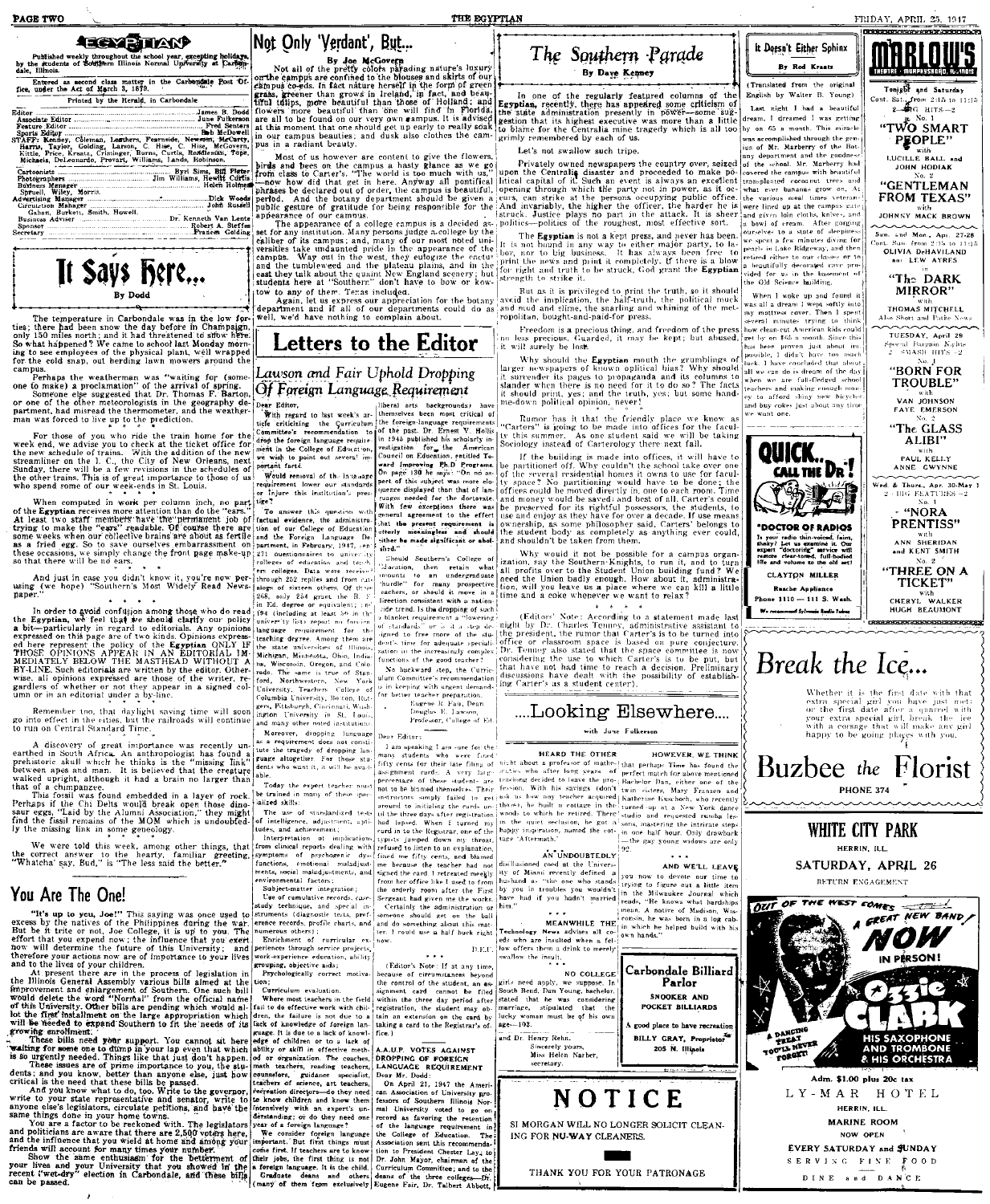